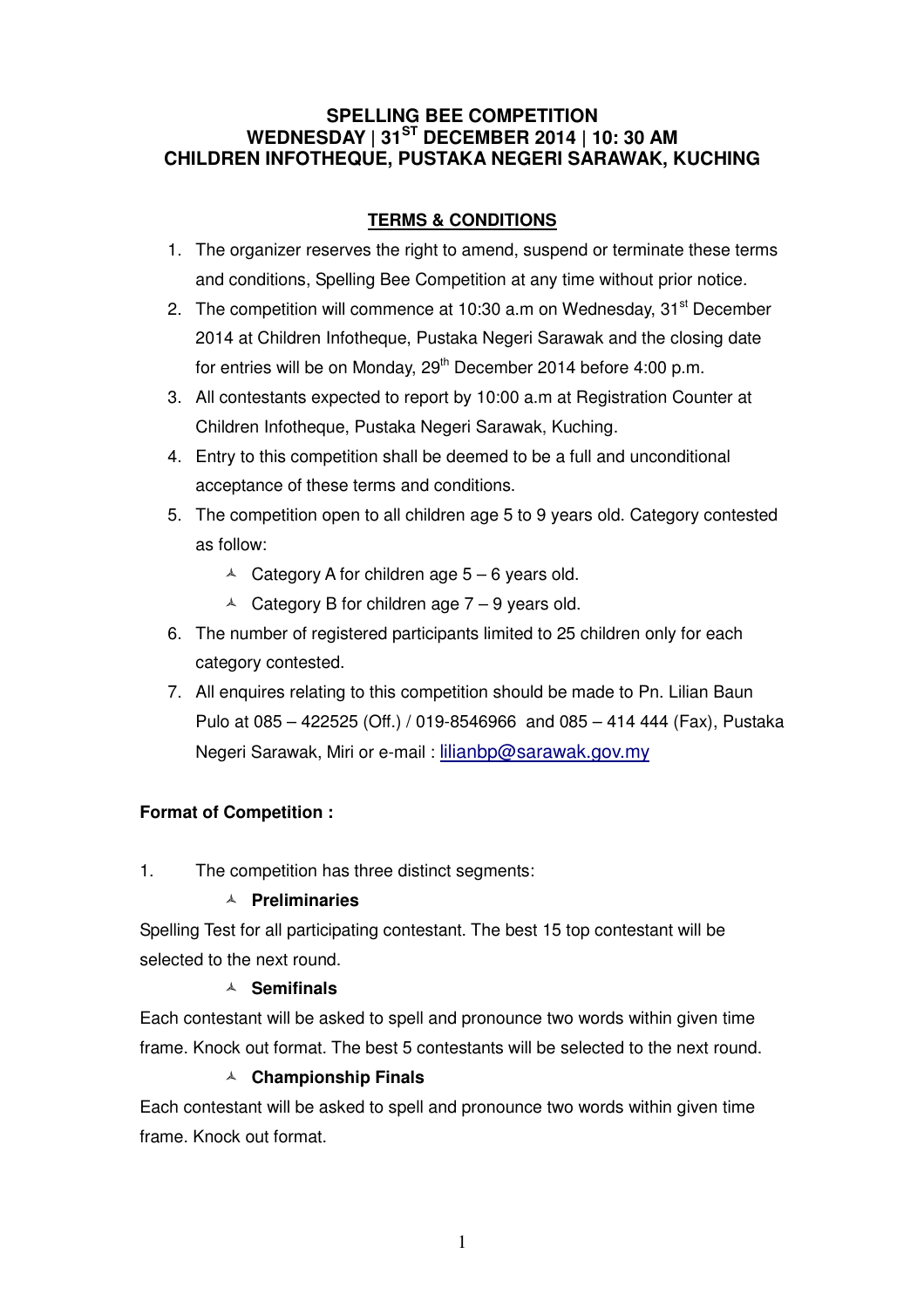- 2. The allocated 20 seconds for spelling and pronouce the word start after the Pronouncer presents the word.
- 3. If the contestant starts spelling and stops midway, he or she can restart spelling the word from the first letter, provided (a) the final submission has not taken place and provided (b) that the second attempt is completed within 20 seconds.
- 4. If the contestant fails to complete spelling the word in the given time-frame, the Judges and the Pronouncer will disqualify the contestant.
- 5. Every correct word spelt will be awarded one point.
- 6. In the case of a tie-breaker round, additional words will be supplied.
- 7. The vast word list can be found in the Oxford Primary Dictionary,  $4<sup>th</sup>$  Edition, 2007.
- 8. The competition accept British English and American English spelling.
- 9. Judge decision is final.